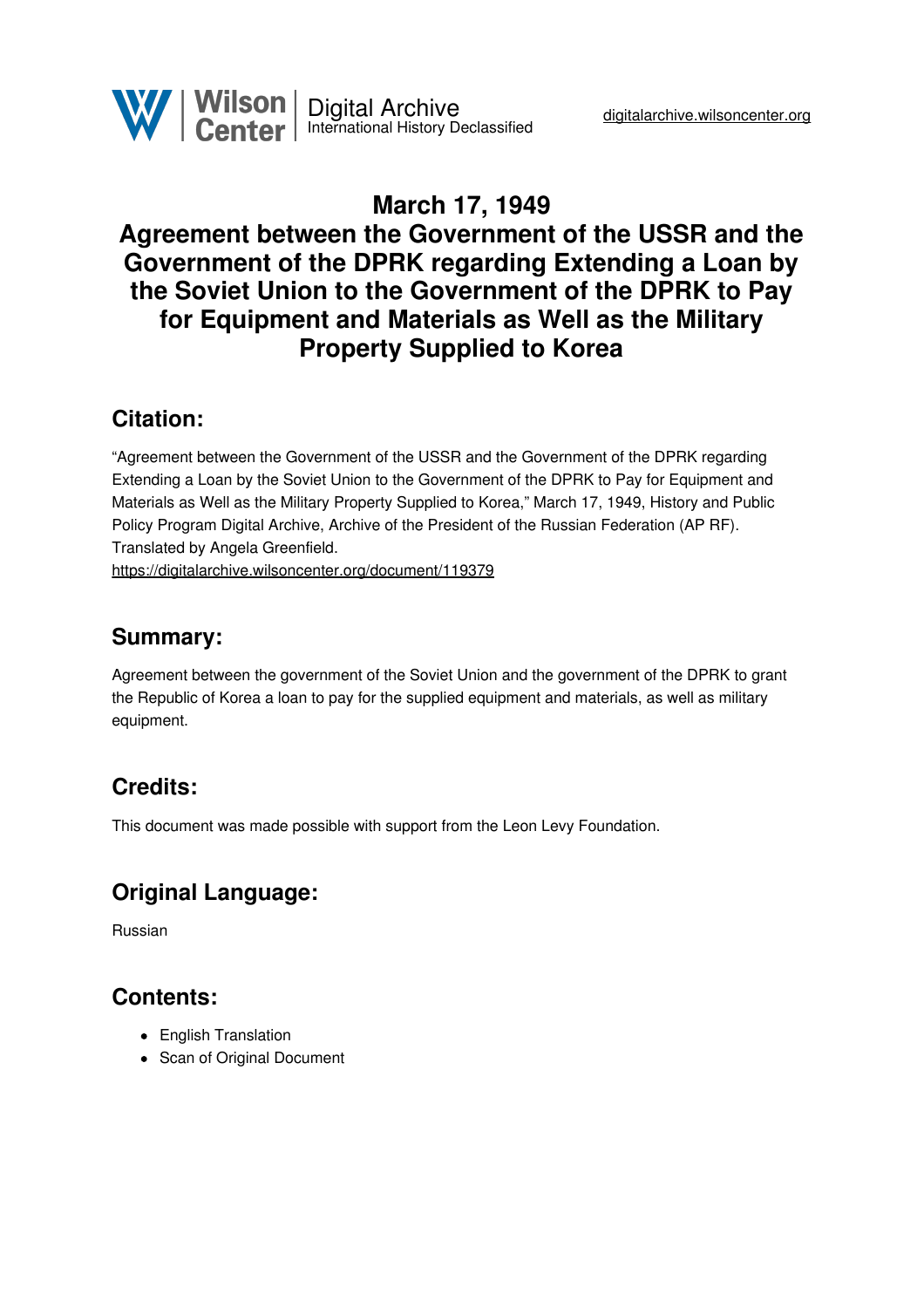#### **AGREEMENT**

### **between the Government of the USSR and the Government of the DPRK Regarding Extending a Loan by the Soviet Union to the Government of the Democratic People's Republic of Korea to Pay for Equipment and Materials as Well as the Military Property Supplied to Korea**

Due to the fact that the Government of the Union of Soviet Socialist Republics agreed to grant the request of the Government of the Democratic People's Republic of Korea to supply to Korea equipment and materials, as well as military property, and to extend a loan in order to pay for these shipments, the two Governments agreed on the following:

#### ARTICLE 1

The Government of the Union of Soviet Socialist Republics shall extend to the Government of the Democratic People's Republic of Korea a loan in the amount of The million rubles to be used from 1 July, 1949 to 1 July, 1952 in equal annual installments to pay for shipments under this Agreement.

#### ARTICLE 2

The loan mentioned in Article 1 of this Agreement and extended to the Government of the Democratic People's Republic of Korea shall be repaid within three years, in equal annual installments, starting as of 1 July, 1952.

#### ARTICLE 3

For the loan mentioned in Article 1 of this Agreement, the Government of the Democratic People's Republic of Korea shall pay the Government of the USSR 2% annual interest which will be calculated semiannually.

#### ARTICLE 4

Repayment of the loan and payment of interest shall be made by the Government of the Democratic People's Republic of Korea by way of shipping goods to the Government of the USSR, including ferrous and non-ferrous metals, chemicals and other commodities. In accordance with the agreement between the Parties the repayment of the loan can also be made in gold.

Nomenclature and amounts of goods, as well as prices for the goods intended to be shipped to the Government of the USSR as a repayment of the loan, shall be agreed upon by the Parties 3 months prior to the beginning of the year during which the shipments are going to be made.

Prices for the goods shall be determined taking into account the world prices, i.e. the prices at the primary markets for the specific goods.

#### ARTICLE 5

In accordance with Article 1 of this Agreement, during the period between 1 July, 1949 and 1 July, 1952, the Government of the USSR shall supply to the Government of the Democratic People's Republic of Korea equipment and materials, as well as military property, in equal annual shipments, on the terms "CIF Korean ports" or "FOB entry railway stations on the Manchuria-Korea border", for the total amount of million rubles.

Nomenclature, quantity, prices and other terms of delivery shall be determined by the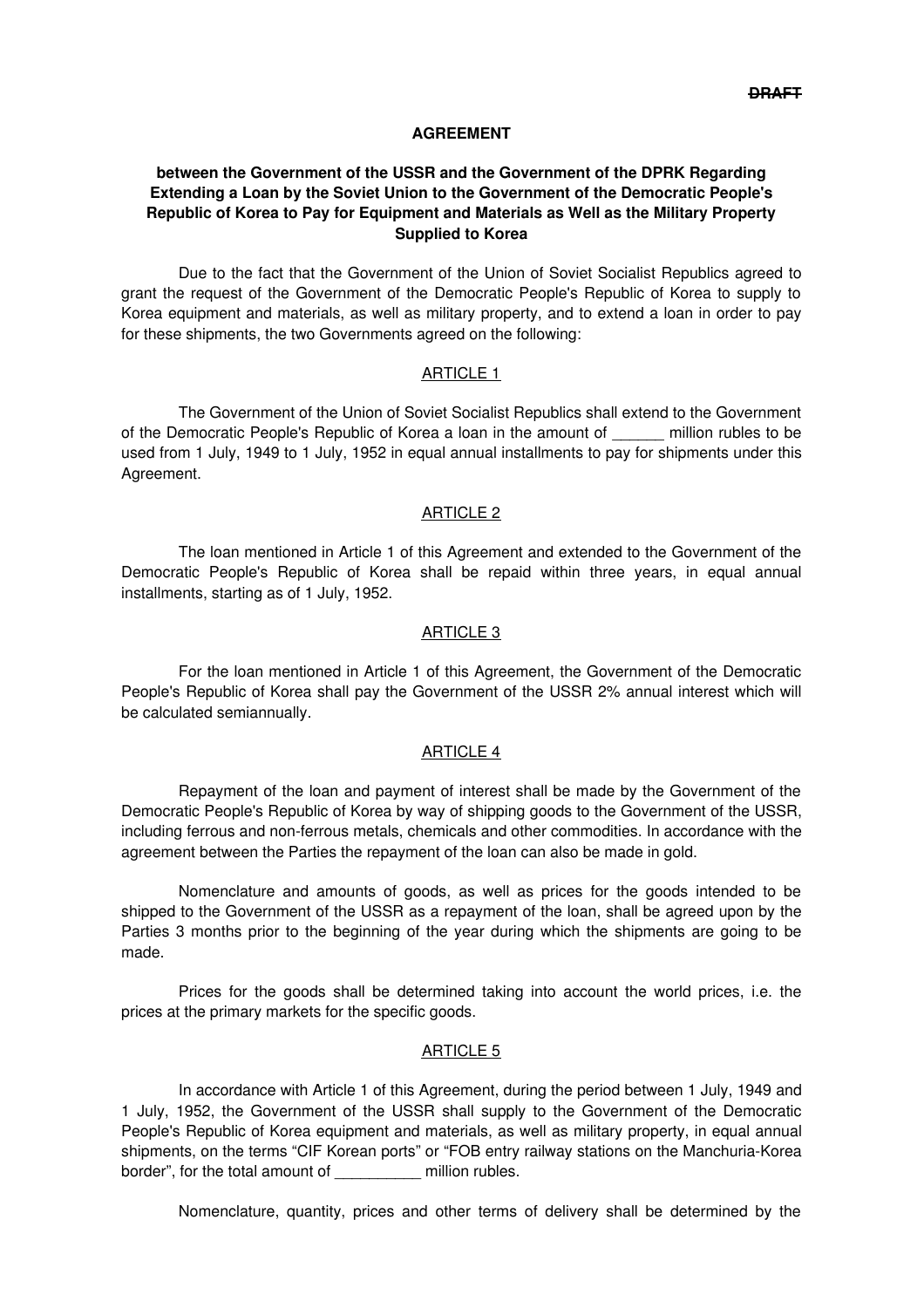agreement of the Parties.

#### ARTICLE 6

With the purpose of effecting payments for the loan under this Agreement, the State Bank of the USSR and the Main North-Korean Bank shall open special accounts for each other. The mentioned Banks shall jointly establish the procedure for payments and account keeping under this Agreement.

#### ARTICLE 7

The Government of the Democratic People's Republic of Korea shall have the right of early repayment of the loan mentioned in Article 1 of this Agreement by supplying the Government of the Union of Soviet Socialist Republics goods or, based on the agreement between the Parties, gold.

#### ARTICLE 8

This Agreement becomes effective as of the date of its signing.

Concluded in Moscow \_\_\_\_\_\_\_, 1949, in two originals, in Russian and in Korean, both of which shall be equally binding.

Under the authority of the

Government of the Union of

Soviet Socialist Republics

Under the authority of the

Government of the Democratic

People's Republic of Korea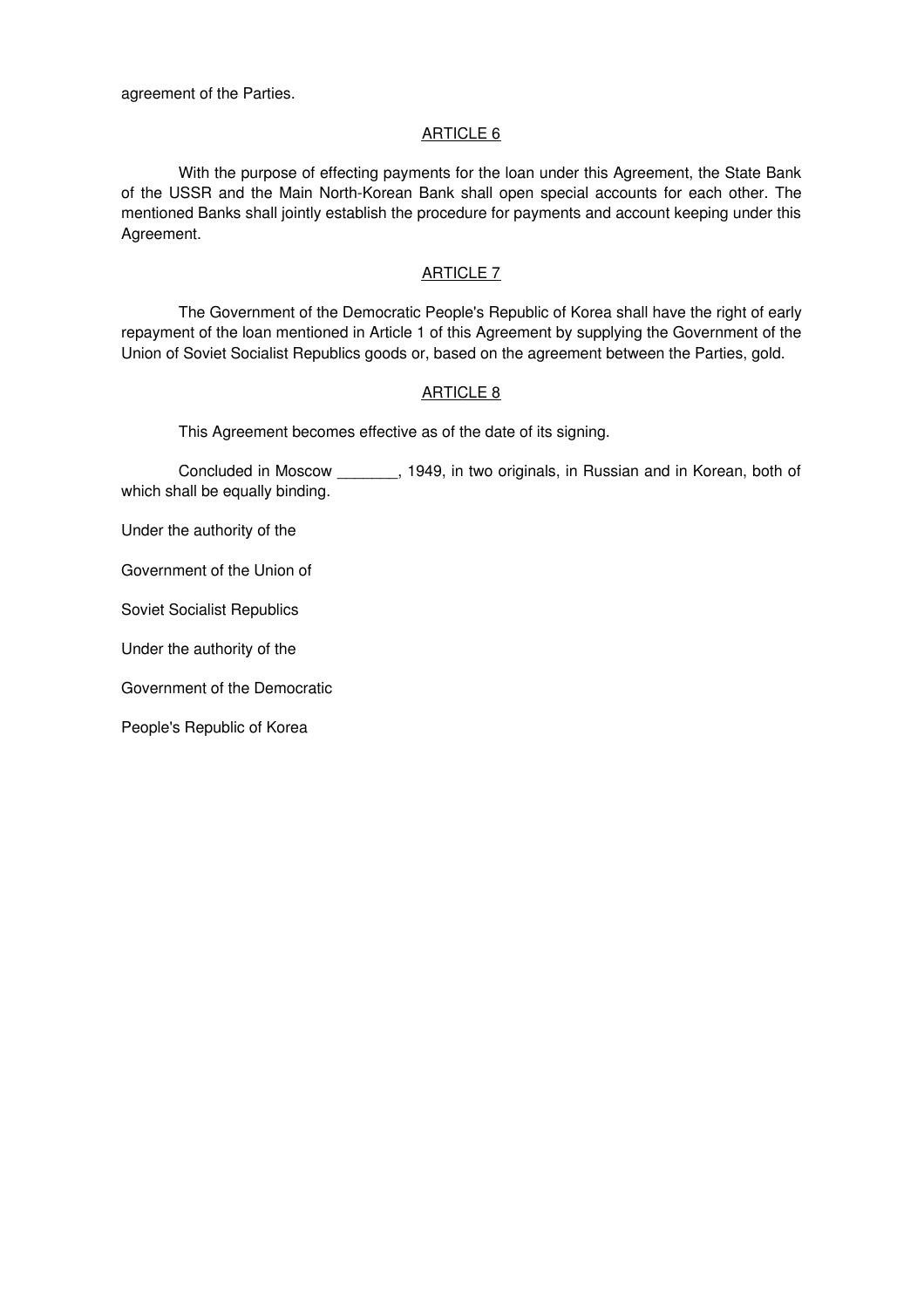### COPIANEREE

adi watis

между Правительством СССР и Правительством ИНДР о предоставлении Советским Союзом кредита Корейской Н.-Д. Республике, для оплати поставляемых Корее оборудования и Matephalob. A Takke BoeHHoro KaymecTBa

**HECEKPETHO** 

В связи с согласием Правительства Союза Севетских Социалистических Республик удовлетворить просьбу Правительства Корейской Народно-Демократической Республики о поставке Корее оборудования и материалов, а также военного имущества и о предоставдении для оплаты этих поставок кредита, оба Правительства дого-ВООИЛИСЬ О НИКАСЛАПУЮЩАМ:

### CTATha 1

Правительство СССР предоставит Правительству Корейской Народно-Демократической Республики кредит в размере ..... млн. рублей с использованием его с 1 июля 1949 года по 1 июля 1952г. равными ехегодными долями для оплати поставов, осуществляемых согласно настоящему Согланению.

### CTATLE 2

Указанный в статье 1 настоящего Соглашения кредит, предоставленный Правительству Корейской Народно-Демократической Республики, подлежит погашению в течение 3 лет, начиная с 1 июля 1952 года ежегоднных равными частями.

### **CTATAH S**

Правительство Корейской Народно-Демократической Республики будет уплачивать Правительству СССР по указанному в статье 1 настоящего Соглашения кредиту проценты из расчета 2% головых. начисляемнх по полугодиям.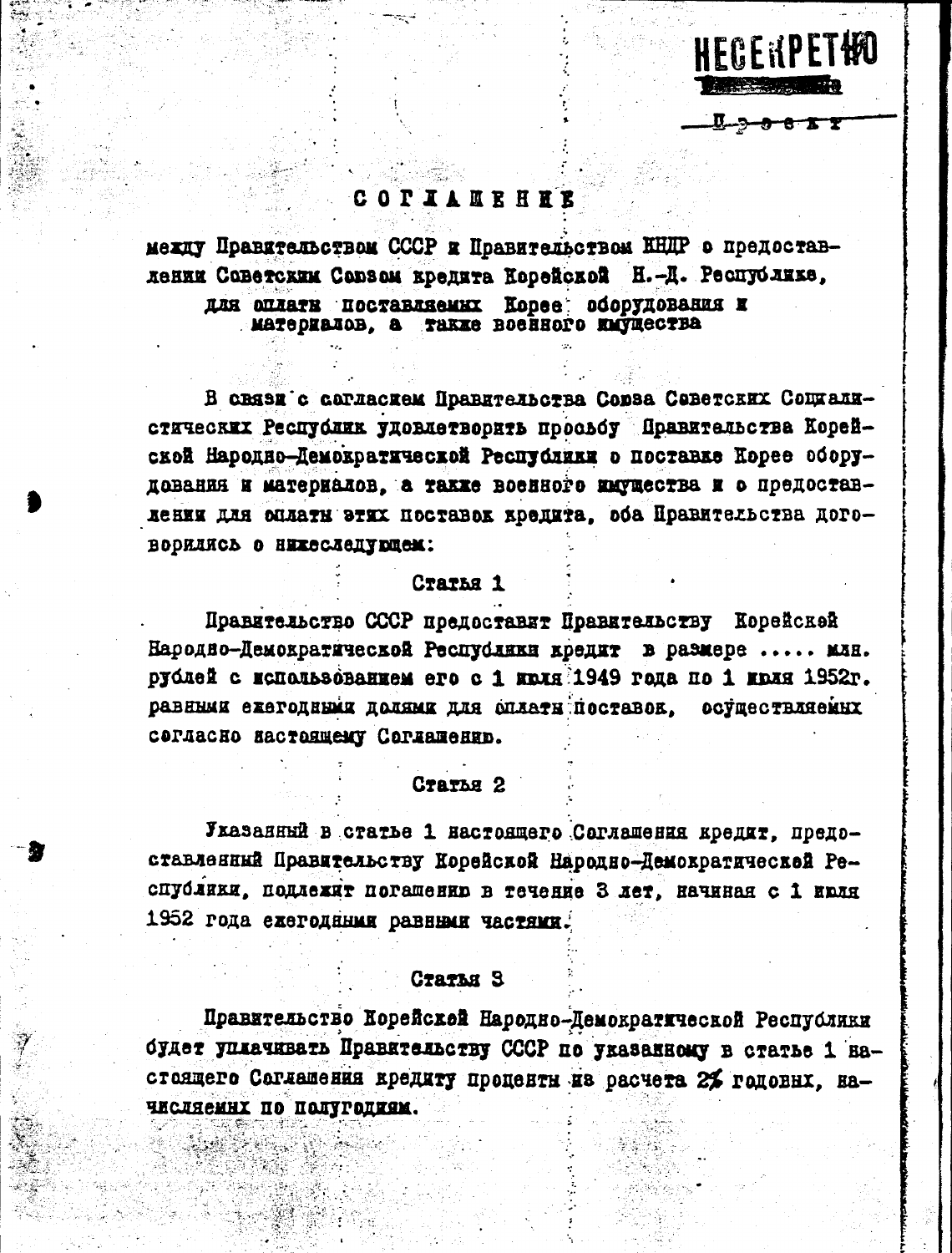### Статья

Погашение кредита и уплата процентов будет производиться Правительством Корейской Народно-Демократической Республики пу-TEM HOCTABOR UPABHTCHECTBY CCCP TOB8POB, B TACTHOCTH TEPHHX H пветных металлов, химических и другух товаров. По соглашению Сторов погажение кредита может быть произведено также золотом. Номенклатура и количество товаров, а также цены на товарн.

 $J \mathcal{D}$ 

 $2.$ 

подлежащие поставке Правительству СССР в счет погашения кредита, будут согласовываться Сторонами за З месяца до наступления года, в течение которого должны быть произведены поставки. Цены на товари будут устанавляваться с учетом мирових цен.

T.e. Hen OCHOBHHI PHHKOB HO COOTBETCTBYDMHM TOBAPAM.

Статья 5

В соответствии со статьей 1 настоящего Соглашения Правительство СССР поставит Правительству Корейской Народно-Демократической Республики в период с 1 июля 1949 года до 1 июля 1952 года равными ежегодными частями оборудование и материали, а также военное имущество на условиях сиф Корейские порты или франко-вагов пограничные железнодорожные станции на Маньчжурско-Ногейской гранкце на общую сумму Номенклатура, количество, цены и прочие условия поставок

будут установлены по соглашению Сторон.

#### - 6 Статья

В целях ведения расчетов по кредиту, предусмотренному настоящим Соглашением, Государственный Банк СССР и Главный Северо-Корейский Банк откроют друг другу особне счета. Указанные Банки установят совместно порядок расчетов и ведения счетов по настоящему соглашению.

## CTATLE 7

Правительству Корейской Народно-Демократической Республики предоставляется право досрочно погашать указанный в статье 1 настоящего Соглашения кредит путем поставок Правительству Совза